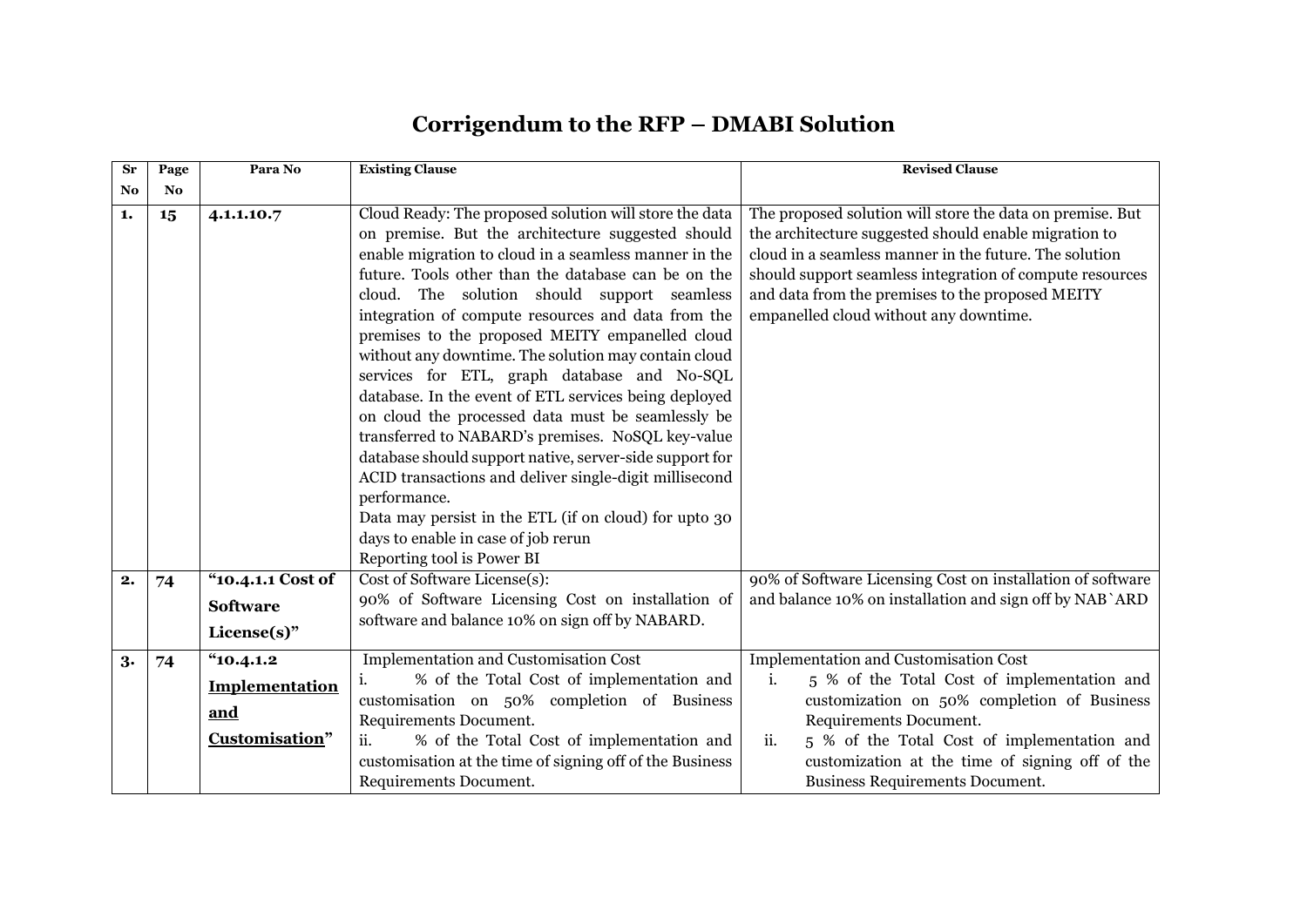|    |        |            | iii.<br>10% of the Total Cost of implementation and                                                               | iii.                                                       | 10% of the Total Cost of implementation and                                                         |
|----|--------|------------|-------------------------------------------------------------------------------------------------------------------|------------------------------------------------------------|-----------------------------------------------------------------------------------------------------|
|    |        |            | customisation at the time of signing off of the Technical<br>Architecture Document                                |                                                            | customization at the time of signing off of the<br><b>Technical Architecture Document</b>           |
|    |        |            | % of the Total Cost of implementation and<br>iv.                                                                  | iv.                                                        | 10 % of the Total Cost of implementation and                                                        |
|    |        |            | customisation at the time of finalization of the Data                                                             |                                                            | customization at the time of finalization of the Data                                               |
|    |        |            | Model of the Enterprise Data Warehouse.                                                                           |                                                            | Model of the Enterprise Data Warehouse                                                              |
|    |        |            | % of the Total Cost of implementation and<br>V.                                                                   | V.                                                         | 10 % of the Total Cost of implementation and                                                        |
|    |        |            | customisation at the time of finalization of the ETL                                                              |                                                            | customization at the time of finalization of the ETL                                                |
|    |        |            | Mapping document.                                                                                                 |                                                            | Mapping document                                                                                    |
|    |        |            | 20 % of the Total Cost of implementation and<br>vi.                                                               | vi.                                                        | 20 % of the Total Cost of implementation and                                                        |
|    |        |            | customisation at the time of finalization of                                                                      |                                                            | customization at the time of finalization of                                                        |
|    |        |            | implementing the ETL Mapping.                                                                                     |                                                            | implementing the ETL Mapping                                                                        |
|    |        |            | 20 % of the Total Cost of implementation and<br>vii.                                                              | vii.                                                       | 20 % of the Total Cost of implementation and                                                        |
|    |        |            | customisation at the time of completion of the                                                                    |                                                            | customization at the time of completion of the                                                      |
|    |        |            | historical load and scheduling of incremental loads.                                                              |                                                            | historical load and scheduling of incremental loads                                                 |
|    |        |            | Final 20% of Total Cost of implementation and<br>viii.<br>customisation will be paid after 3 months from the date | viii.                                                      | Final 20% of Total Cost of implementation and<br>customization will be paid after 3 months from the |
|    |        |            | of acceptance of the DMABI Solution by NABARD.                                                                    |                                                            | date of acceptance of the DMABI Solution by                                                         |
|    |        |            |                                                                                                                   |                                                            | NABARD.                                                                                             |
| 4. | 67     | 8.3.4      | The Compliance Score A (based on response to                                                                      |                                                            | $(1 * No of compliant out of box + 0.75 * No of$                                                    |
|    |        |            | technical requirements) is calculated as below:                                                                   |                                                            | Compliant with Customization)<br>$- * 100$                                                          |
|    |        |            | $A=(1^* N0 of compliant out of box+ 0.75*N0 of$                                                                   | $A = -$                                                    | <b>Total Number of Technical</b>                                                                    |
|    |        |            | Complaint with Customization))/(Total Number of                                                                   |                                                            | Requirements                                                                                        |
|    |        |            | <b>Technical Requirements)</b>                                                                                    |                                                            |                                                                                                     |
| 5. | 117    | 4.3.4      | Customer feedback $(B4)$ –                                                                                        | $\bullet$                                                  | Technical Bid Evaluatin Score $(St) =$                                                              |
|    |        |            | Technical Bid Evaluating Score (St)=25% (Stage                                                                    |                                                            | $20\%$ (Stage A) + 80% (Stage B)                                                                    |
|    |        |            | $A$ )+75% (Stage B)                                                                                               |                                                            |                                                                                                     |
| 6. | $36 -$ | "4.2.10"   | Hardware / Software:                                                                                              |                                                            | Addendum to Section is as under:                                                                    |
|    |        |            | NABARD has made investment in<br>4.2.10.1                                                                         |                                                            | While leveraging NABARD's investment in Hardware                                                    |
|    | 37     | Hardware / | Nutanix Acropolis hypervisor Version 5.15.3. It is                                                                | nodes and the software defined storage, the vendor is free |                                                                                                     |
|    |        | Software"  | expected that Bidder offers solutions that leverages the                                                          | to recommend a Hypervisor of their own choice and deploy   |                                                                                                     |
|    |        |            | existing investment. However, the Bidder shall ensure                                                             | the same during the project execution. Bidder need not     |                                                                                                     |
|    |        |            | the DMABI Solution is adaptable to any other system                                                               |                                                            | provision any of the security infrastructure but must                                               |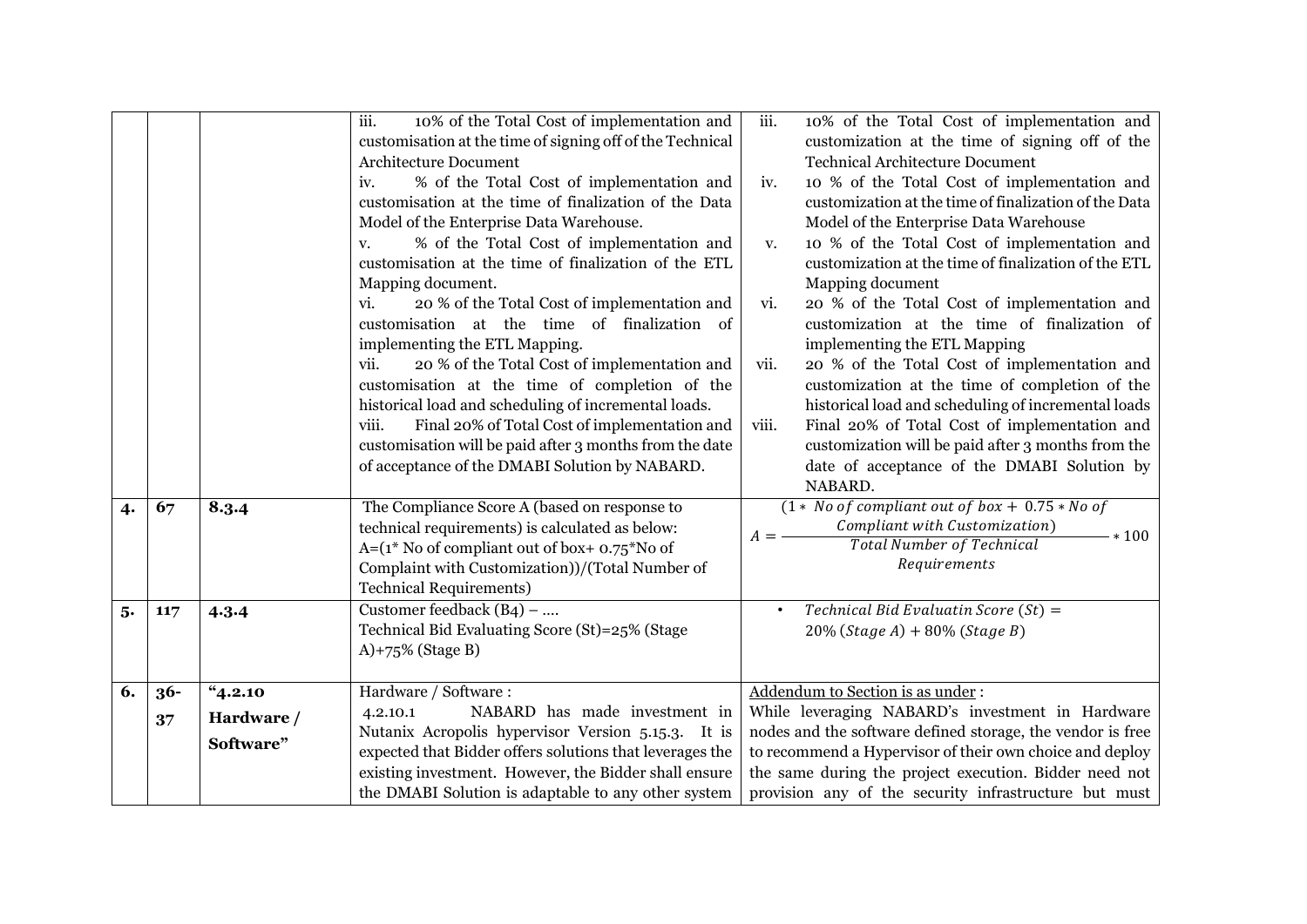|  | implemented / to be implemented by NABARD on its        | comply with Information Security Policy of NABARD |
|--|---------------------------------------------------------|---------------------------------------------------|
|  | systems and for infrastructure platform. Additionally   | which will be shared with the successful bidder.  |
|  | keeping the benchmarking exercise in view, the Bidder   |                                                   |
|  | shall be expected to advise and incorporate on          |                                                   |
|  | enhancement to existing system, if any.                 |                                                   |
|  | 4.2.10.2If an appliance is proposed as part of the      |                                                   |
|  | DMABI Solution, there must be adequate CPUs,            |                                                   |
|  | memory and storage available to accommodate the         |                                                   |
|  | sizing and growth aspirations of NABARD during the      |                                                   |
|  | Contract Period.                                        |                                                   |
|  | Bidder may plan for growth at the rate of 20% per year. |                                                   |
|  | Bidder is expected to provide sizing.                   |                                                   |
|  | 4.2.10.3 The Bidder needs to size, supply, design,      |                                                   |
|  | commission and maintain the related software and the    |                                                   |
|  | incremental hardware, if any, for all the applications  |                                                   |
|  | for the Contract Period as per the RFP.                 |                                                   |
|  | 4.2.10.4 The Bidder is required to size for adequate    |                                                   |
|  | hardware based on the volumes for the DMABI             |                                                   |
|  | Solution and other applications. NABARD would like      |                                                   |
|  | to stagger the deployment of the hardware resources in  |                                                   |
|  | two stages. In stage 1, the initial hardware deployed   |                                                   |
|  | should be capable of handling the first three years of  |                                                   |
|  | load and volume or till completion of implementation    |                                                   |
|  | of the DMABI Solution, whichever is later. As part of   |                                                   |
|  | stage 2, after completion of 3 years, the Bidder shall  |                                                   |
|  | ensure that appropriate hardware and other resources    |                                                   |
|  | are sized based on projected load, volume and           |                                                   |
|  | performance criteria for the next 2 years.              |                                                   |
|  | 4.2.10.5 The Bidder shall procure third party hardware  |                                                   |
|  | or software subject to prior written approval of        |                                                   |
|  | NABARD. In case of any conflict of interest for the     |                                                   |
|  | Bidder in relation to the supplier of relevant hardware |                                                   |
|  | or software, the Bidder shall disclose such conflict of |                                                   |
|  | interest in writing to NABARD prior to procurement.     |                                                   |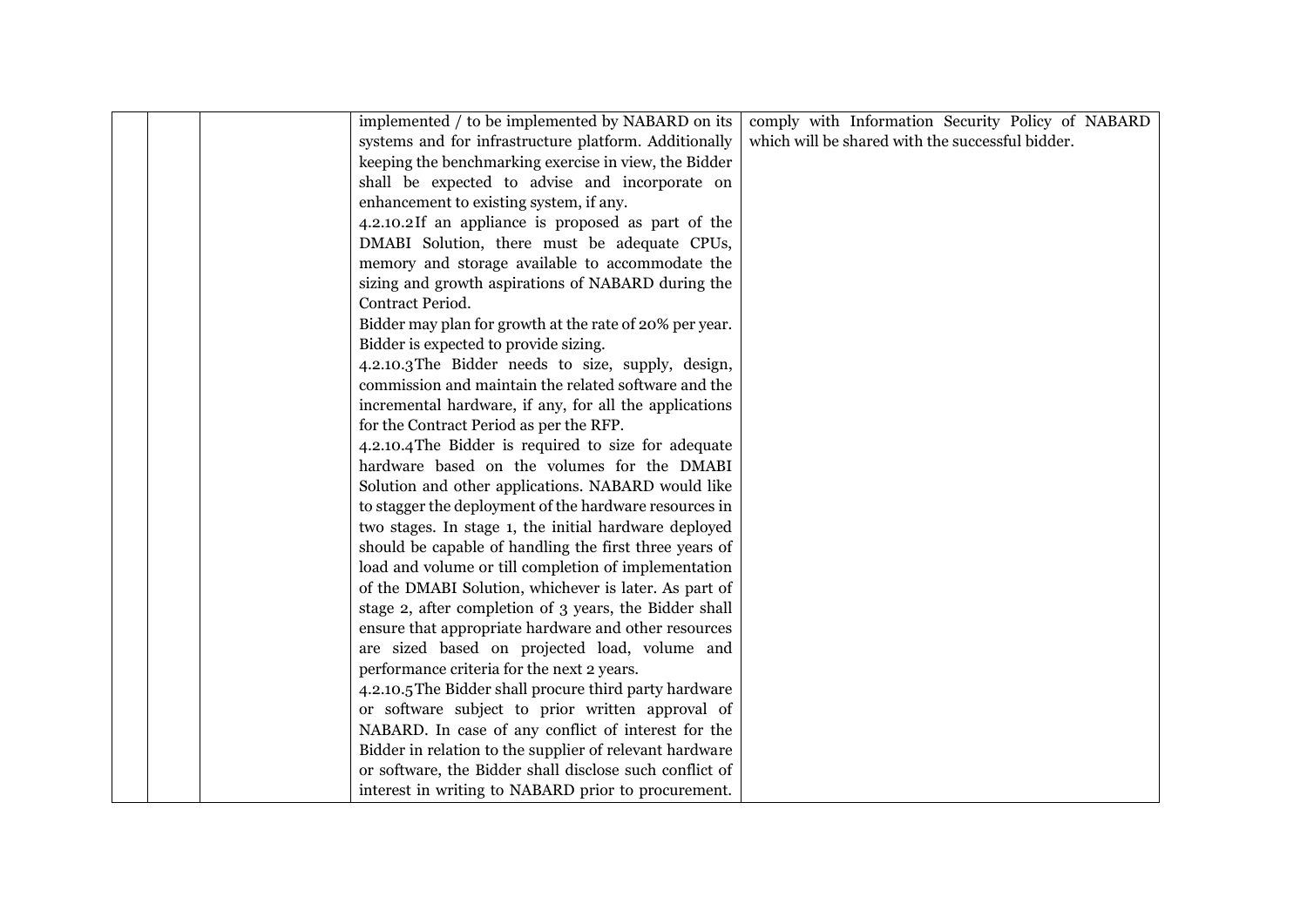|  | NABARD shall have the sole right to approve or reject     |  |
|--|-----------------------------------------------------------|--|
|  | a supplier at its discretion, and further shall have the  |  |
|  | right to prescribe a procurement process which may        |  |
|  | include reverse auction.                                  |  |
|  | 4.2.10.6 NABARD may, in its sole discretion, choose to    |  |
|  | procure licenses for third party software as required for |  |
|  | implementation of the DMABI Solution. In such             |  |
|  | instance, NABARD shall have the right to set off the      |  |
|  | costs incurred by NABARD in procuring the relevant        |  |
|  | license from any amounts payable by NABARD to the         |  |
|  | Bidder based on the bill of material.                     |  |
|  | 4.2.10.7The Bidder shall ensure, document and             |  |
|  | present continuous improvement and competitive best       |  |
|  | practice strategy and shall on a regular basis (at least  |  |
|  | annually) consider whether new technologies,              |  |
|  | software, or necessary and supporting hardware may        |  |
|  | exist which would improve the performance and             |  |
|  | efficiency of the DMABI Solution. In the event more       |  |
|  | efficient technology, software or supporting hardware     |  |
|  | comes into use during the implementation of the           |  |
|  | DMABI Solution, the Bidder shall, at its own cost,        |  |
|  | implement and integrate with the existing hardware        |  |
|  | and software of NABARD, such additional software and      |  |
|  | supporting hardware, as may be necessary for              |  |
|  | implementation and integration of the DMABI               |  |
|  | Solution. If any software or supporting hardware          |  |
|  | proposed to be incorporated as part of the DMABI          |  |
|  | Solution becomes obsolete or otherwise not part of        |  |
|  | standard industry practice during the course of           |  |
|  | implementation of the DMABI Solution, the Bidder will     |  |
|  | be required to replace such obsolete software or          |  |
|  | supporting hardware, at no cost to NABARD. In the         |  |
|  | event any new or more efficient technology, software or   |  |
|  | supporting hardware comes into use during the             |  |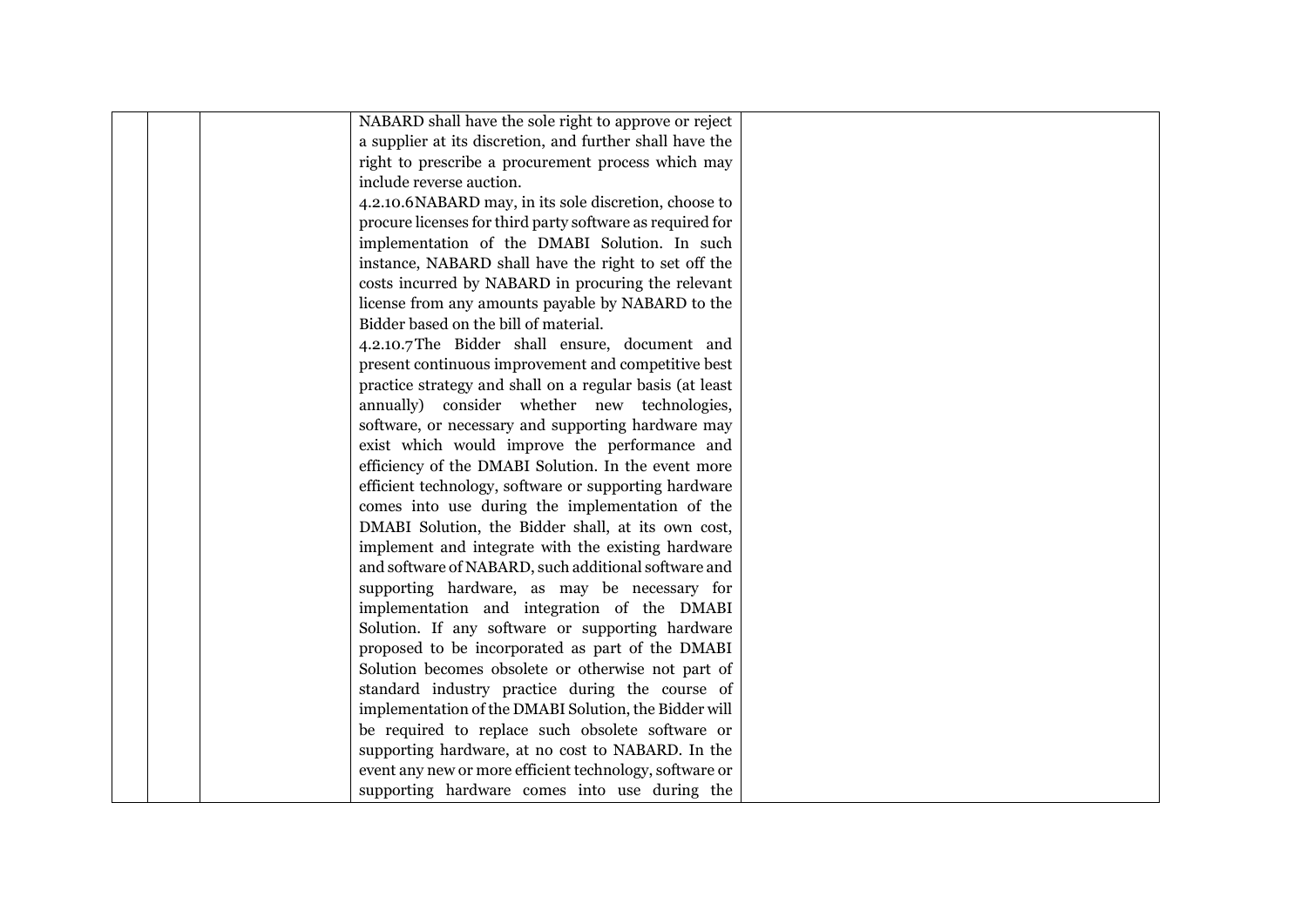|    |    |            | Contract Period but after the implementation of the<br>DMABI Solution, the Bidder shall implement such new<br>or more efficient technology, software or supporting<br>hardware as mutually agreed and acceptable to<br>NABARD and on mutually agreed terms and conditions<br>between NABARD and the Bidder.<br>4.2.10.8The Bidder shall be responsible for smooth<br>operation of the the DMABI Solution from the angles<br>of sizing, integration and fail over. For this purpose, as<br>mentioned earlier, coordination and collaboration with<br>the NABARD's existing hardware supplier(s) and<br>system integrators(s) may be necessary and the Bidder<br>shall provide the necessary knowhow and manpower<br>for ensuring this. The necessary configuration should<br>benchmarked to "highly available". The<br>be<br>configuration should be such that there is equitable<br>distribution of the load in the configuration and if a<br>failover occurs then the server running should be able<br>to take the full load. The hardware sized for all the<br>applications forming part of the DMABI Solution<br>should be redundant and scalable. Should there be a |                                                                                                                                                                                                                                                                                                                                                                                                                                                                                                                               |
|----|----|------------|-------------------------------------------------------------------------------------------------------------------------------------------------------------------------------------------------------------------------------------------------------------------------------------------------------------------------------------------------------------------------------------------------------------------------------------------------------------------------------------------------------------------------------------------------------------------------------------------------------------------------------------------------------------------------------------------------------------------------------------------------------------------------------------------------------------------------------------------------------------------------------------------------------------------------------------------------------------------------------------------------------------------------------------------------------------------------------------------------------------------------------------------------------------------------|-------------------------------------------------------------------------------------------------------------------------------------------------------------------------------------------------------------------------------------------------------------------------------------------------------------------------------------------------------------------------------------------------------------------------------------------------------------------------------------------------------------------------------|
|    |    |            | hardware failure, the failed component should be<br>replaced or fixed in less than 30 minutes.                                                                                                                                                                                                                                                                                                                                                                                                                                                                                                                                                                                                                                                                                                                                                                                                                                                                                                                                                                                                                                                                          |                                                                                                                                                                                                                                                                                                                                                                                                                                                                                                                               |
| 7. | 16 | 4.1.1.10.8 | Secure: Security features of the solution to conform to<br>industry standards including Information Technology<br>Act 2000, Information Technology Rules 2011,<br>Aadhaar (Data Security Regulations) 2016 (if Aadhaar<br>is used in any manner as part of the solution), GDPR,<br>ISO 27108, Personalized Data Protection Bill 2018, etc.                                                                                                                                                                                                                                                                                                                                                                                                                                                                                                                                                                                                                                                                                                                                                                                                                              | Secure: Security features of the solution to conform to<br>industry standards including Information Technology Act<br>2000, Information Technology Rules 2011, Aadhaar (Data<br>Security Regulations) 2016 (if Aadhaar is used in any<br>manner as part of the solution), GDPR, ISO 27108,<br>Personalized Data Protection Bill 2018, etc. The bidder<br>need not provision for any security infrastructure but must<br>comply with Information Security Policy of NABARD<br>which will be shared with the successful bidder. |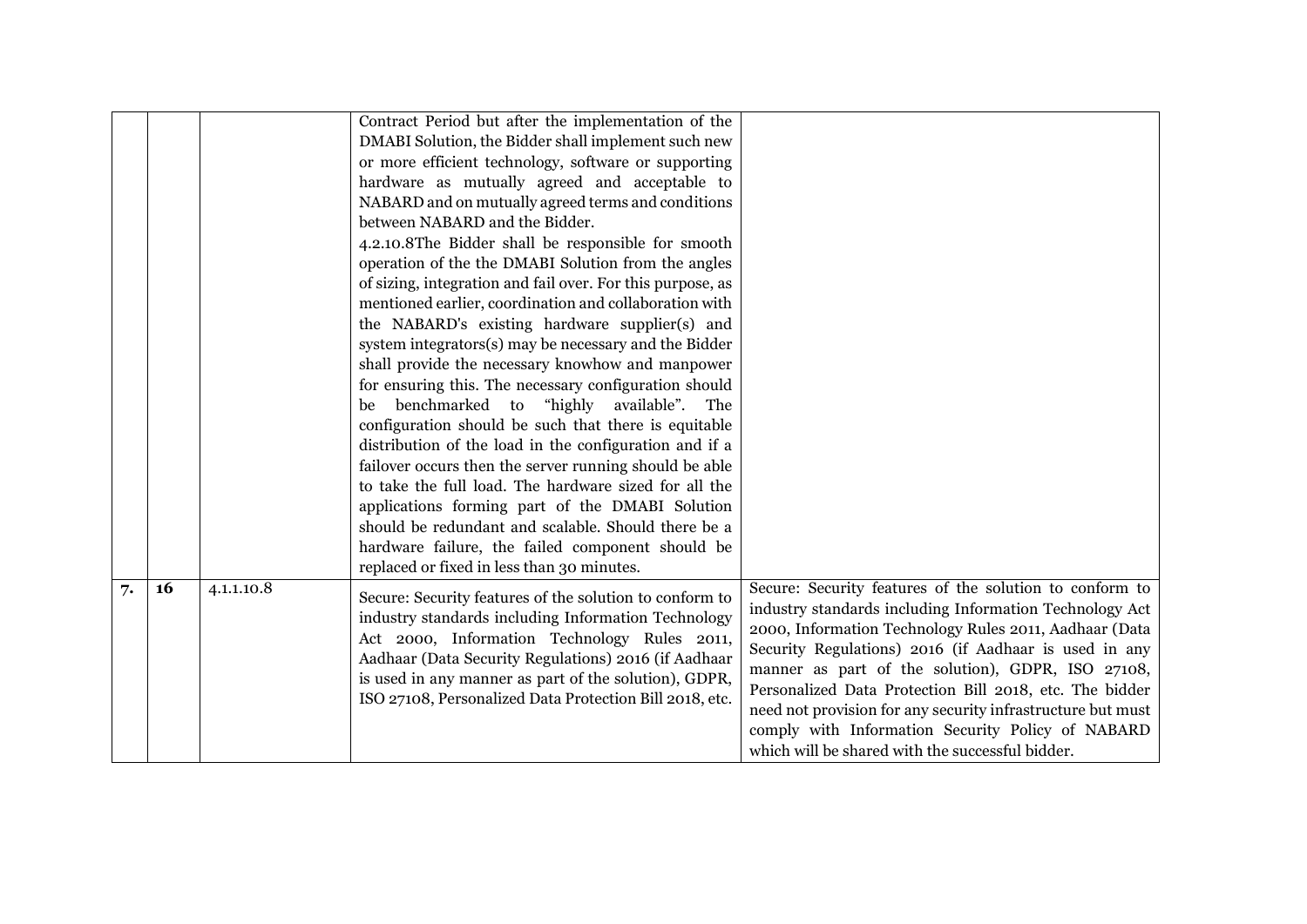|    |     |                | The bidder shall provision and monitor following<br>security layers:                      |                                                           |
|----|-----|----------------|-------------------------------------------------------------------------------------------|-----------------------------------------------------------|
|    |     |                | Layer 4 and Layer 11 Firewall                                                             |                                                           |
|    |     |                | Intrusion prevention / detection<br>(network and host level)                              |                                                           |
|    |     |                | Anti virus, event logging and<br>correlation                                              |                                                           |
|    |     |                | Vulnerability protection through<br>implementation of proper patches<br>and rules         |                                                           |
|    |     |                | Vulnerability<br>Assessment<br>and<br>Penetration testing before go-live of<br>any module |                                                           |
|    |     |                | Database Activity Monitoring                                                              |                                                           |
|    |     |                | Dedicated<br>Hardware<br>Security<br>Module                                               |                                                           |
|    |     |                | Multi-Factor Authentication                                                               |                                                           |
|    |     |                | <b>Privileged Identity Management</b>                                                     |                                                           |
|    |     |                | <b>SSL VPN</b>                                                                            |                                                           |
|    |     |                | Anti-DDoS                                                                                 |                                                           |
|    |     |                | Data Leakage Prevention                                                                   |                                                           |
| 8. | 112 | Point No. 3 of | Minimum Eligibility Criteria -                                                            | Minimum Eligibility Criteria -                            |
|    |     | "Annexure III: | Experience:                                                                               | Experience:                                               |
|    |     |                | The Bidder / Prime Bidder in case of a Consortium                                         | i.<br>The bidder should on its own, or as a major partner |
|    |     |                | arrangement, should have supplied and implemented /                                       | in a consortium have implemented or under                 |
|    |     |                | under implementation a Data Warehouse / analytics                                         | implementation a data warehouse or an equivalent          |
|    |     |                | solution in at least 3 institutions in India/Global of                                    |                                                           |